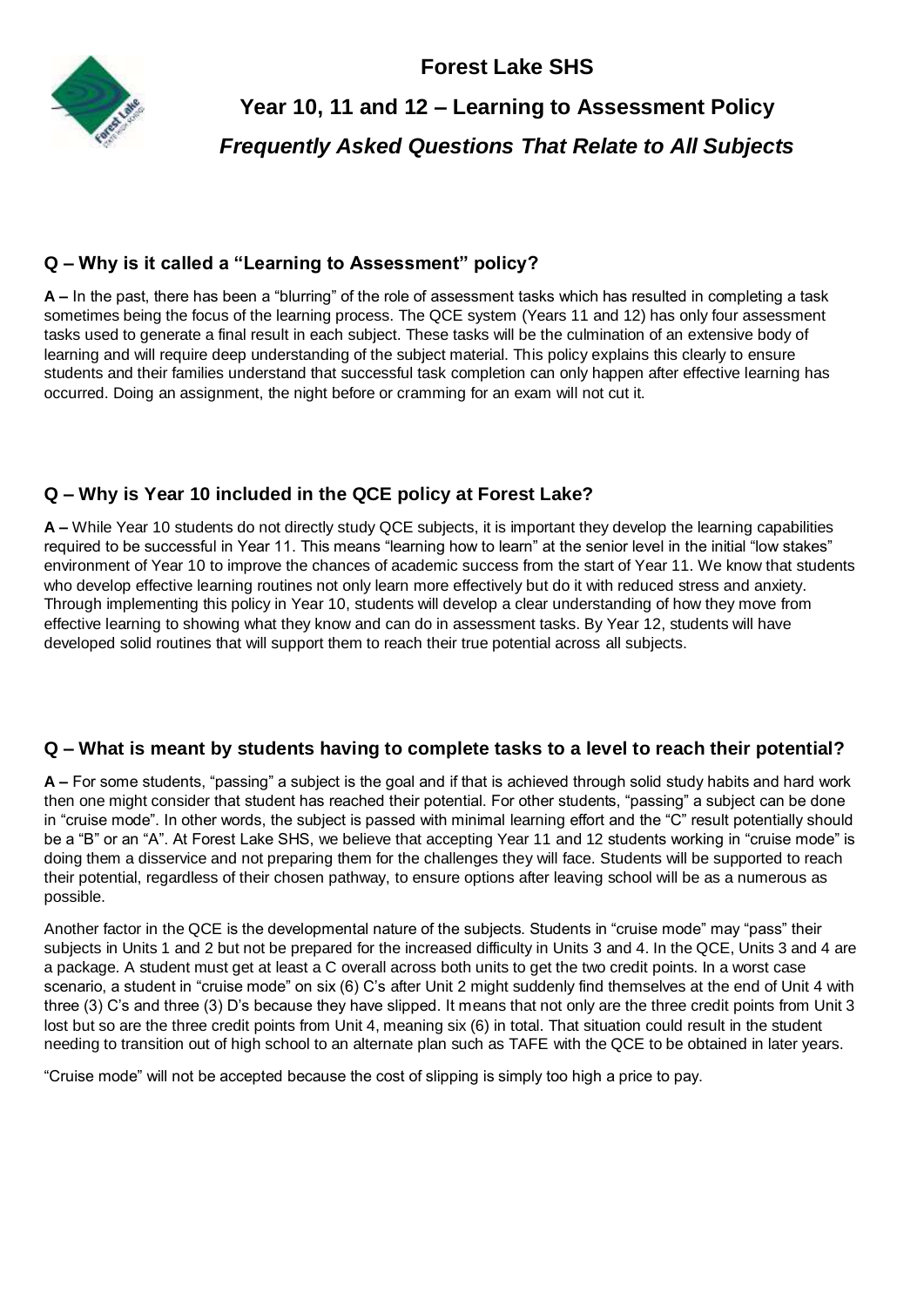# **Q – What is the significance of "home study"?**

**A –** Home study is a critical part of the "learning" component in this policy and it is based on current brain science research. For learning to occur, key content and concepts need to be re-visited multiple times to move them to the long term storage area of the brain. The first part of "home study" is to review the four subjects done that day as part of the re-visiting process to "concrete" in the new learning.

This should involve students re-writing concepts in their own words, checking they understand what was covered and organising their notes. The next step is to identify anything they don't understand and deciding on how to work it out. This could involve asking the teacher the next day or even going on "YouTube" to find out! Home study also includes set homework and work needed on assignments to ensure they aren't done the night before.

## **Q – Why can students only submit one draft of an assignment to their teacher?**

**A –** The QCE system is focussed on equitable opportunities for all students and also requires schools to ensure student work is authentic and their own work. To this end, teachers will only provide feedback on one "formal" draft submission. It is expected that this "formal" draft will be very close to the final version. In the lead up to this, however, teachers will also be providing a number of "checkpoints" along the way to provide feedback to students on their progress.

These checkpoints will also allow teachers to confirm the student is completing the task themselves and provide evidence in case there is a mishap prior to submission. It is important to note that teachers will also be using checkpoints in the learning process before the task is issued to check for student understanding and learning progress.

## **Q – Why is the length of a task being so strictly enforced?**

**A –** The QCE system requires tasks for subjects in Units 3 and 4 to be "endorsed" before they can be used. This is to ensure that the tasks are of a good enough quality to allow all students to achieve to the highest level. This includes ensuring the task can be addressed to the highest level within the set response length. After these tasks are completed, the QCAA will nominate a number of samples from each subject to be submitted for a process called "confirmation".

In this process, the QCAA cross checks the marks awarded by the school and if they agree the results are confirmed. However, if a sample significantly exceeds the response length, the excess part of the response will not be used which may result in the result being downgraded or causing the need for more samples to be sent in. Students will be regularly reminded about being within response lengths to ensure they get full credit for their learning.

#### **Q – What happens when there is a problem meeting an assessment deadline?**

**A –** Full details are in the policy but the essential thing to remember is early intervention and regular communication. When there is a problem students and families are advised to complete an Access Arrangement and Reasonable Adjustment (AARA) application and submit it as soon as possible. The form is a writable PDF form on the school website and contains options for how to submit the application.

This application will be assessed by a Deputy Principal based on the evidence provided.

If the application is approved it will be passed on to the relevant Head of Department who will work with the class teacher and the student to decide what the adjustment will be. It is important to note that adjustments will be made ensuring fairness for all. This means that a student who has not met regular checkpoints and is well behind when they apply for a variation will only be given extra time based on where they should have been up to. If a student is behind due to other reasons then the application should have been made earlier. Again, early intervention and good communication are the keys.

#### **Q – Why is the process so formal?**

**A –** The process is formal to ensure it is transparent and fair. At Forest Lake, we have streamlined the process as much as possible while still ensuring we get the information needed to support students later in the course of study if they require assistance. Without a strong formal process in place, students could find themselves in the position of requiring a QCAA approved Access Arrangement or Reasonable Adjustment (AARA) and it not being approved because of a lack of evidence in previous AARA's. Following this process will help us to help you.